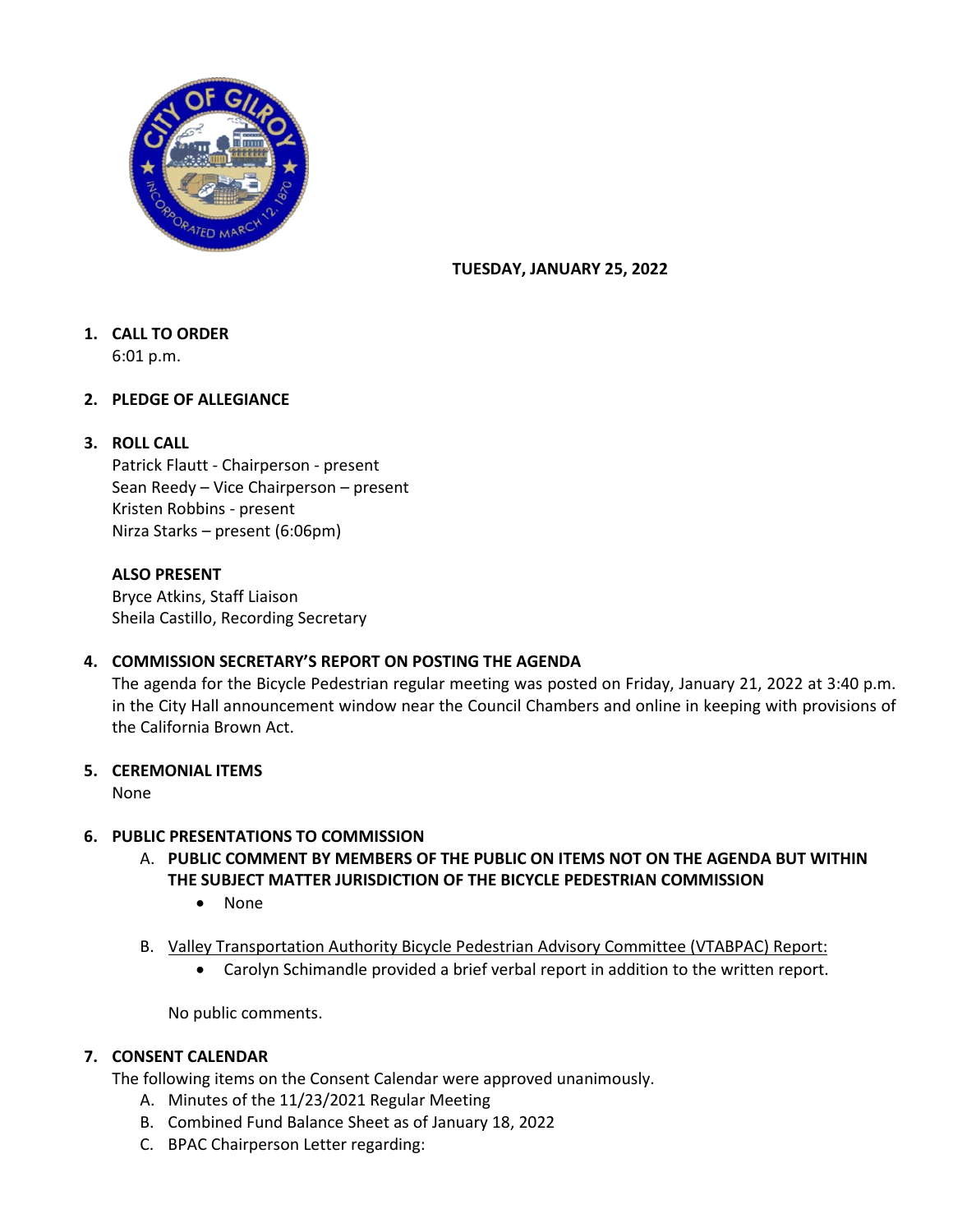1. None

No public comments.

Com. Reedy motioned to approve; seconded by Com. Starks.

## **Roll call vote to approve the Consent Calendar:**

The motion passes unanimously. (4/0)

## **8. NEW BUSINESS**

## **A. Elect Bicycle Pedestrian Commission Chairperson and Vice-Chairperson for 2022**

• Commissioners nominated Patrick Flautt as Chairperson and Sean Ready as the Vice-Chairperson for 2022. The nomination motions were approved unanimously.

Motion was made by Com. Flautt; seconded by Com. Reedy. **Roll call vote to approve the nomination of Patrick Flautt as Chairperson for 2022:** The motion passes unanimously. (4/0)

Motion was made by Com. Flautt; seconded by Com. Starks. **Roll call vote to approve the nomination of Sean Reedy as Vice-Chairperson for 2022:** The motion passes unanimously. (4/0)

No public comments.

## **B. Update on Commissions/Committees Dissolution**

- Mr. Atkins provided an update on the consolidation of Commissions/Committees.
- The Commissioners commented on the update.

Public comments: Carolyn Schimandle made a comment.

#### **C. Request for Information (RFI) Process for Bird Scooters/Bikes:**

• Mr. Atkins provided information on two RFI documents that will be used to create one RFI document for a future Request for Proposal (RFP) process.

No public comments.

# **D. Update on Safe Routes to School City Staff Position:**

• Mr. Atkins provided an update on this subject.

No public comments.

- **E. Safe Routes to School Banners for Elementary/Middle Schools:** 
	- Com. Flautt requested ideas for designs from anyone interested in participating.

No public comments.

#### **F. Correspondence:**

• Com. Flautt advised there is no correspondence for this meeting.